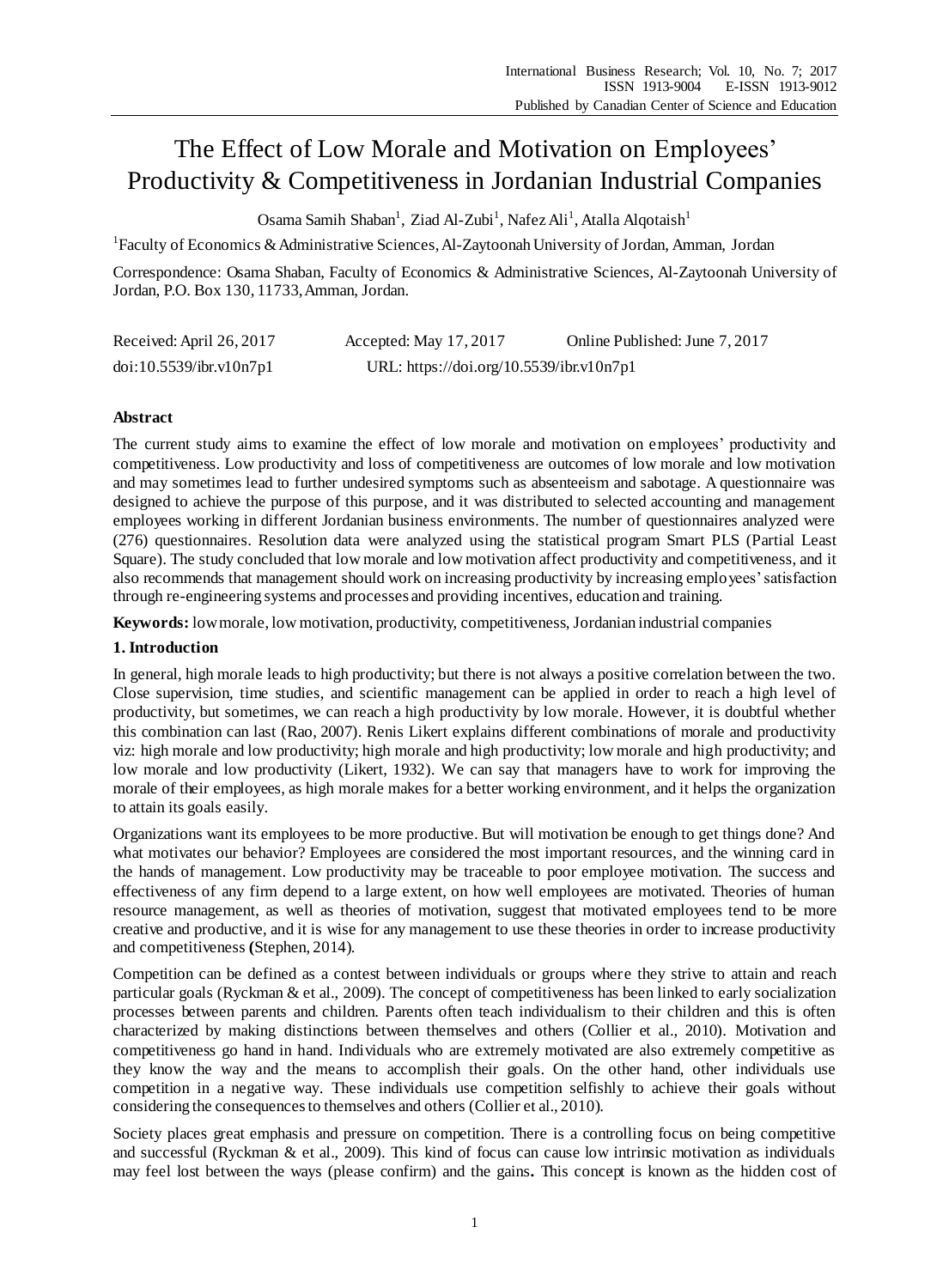reward; that is, reward is having the opposite effect on the individual. So, instead of motivating them to win, it causes them lower intrinsic motivation (Abuhamdeh & Csikszentmihaly, 2009).

The current research problem focuses on how low morale and motivation of employees, who feel they are not being recognized as valuable contributors to the system, and hence get no rewards for the good work that they do, may lead to low productivity, loss of competitiveness, and sometimes, further undesired symptoms such as absenteeism and sabotage.

In order not to lose focus of the study's importance, the current research is going to cover all aspects of low morale and motivation and their effects on productivity and competitiveness. These two important aspects are attributed to employee's negative psychology. From the researchers' point of view, these two factors are very important and are worth discussing.

The objectives of the current study aim to examine the effect of low morale and motivation on employee's productivity and competitiveness. This research will try to attain the following objectives:

- 1- To stand on the causes of low morale and motivation;
- 2- To point out the effect of low morale and motivation on employee's productivity and competitiveness.

#### **2. Literature Review**

Morale is an elusive quality which involves feelings, emotions, attitude and perception towards the organization and its members. Positive morale is usually characterized by discipline, confidence and willingness to perform.

Low morale can be attributed to many factors such as job insecurity, lack of fair compensation policy, uncertain business conditions, and excessive outsourcing practices. Low morale affects company income, productivity, financial competitiveness and organizational objectives (Sauermann & Cohen, 2008). Low morale is an outcome of managerial behavior where managers address their employees from a top-down command and refuse to communicate directly on workplace issues (Sauermann & Cohen, 2008). This kind of communication results in a gap between employees and managers, which in turn leads to employee distrust, disrespect, and reduction of morale and workforce motivation (Chungsup & et al., 2012). Low morale also causes employees to lose interest, especially when managers don't appreciate their efforts and the tasks performed (Zeynep & Huckman, 2008). A costly indicator of low morale is high employee turnover. This happens when employees leave their jobs because they feel unhappy and have no incentives to stay. The negative effect of employee turnover is disconcerting because of its great implication both on financial and on productivity levels. Financially means the company has to hire new employees either with payment of higher salaries or by additional recruiting expenses. At the production level, the employees who leave will take with them the knowledge, skills and ability that helped contribute to the goals, profit and performance of the organization (Lee & Liu, 2009).

Absenteeism is another costly indicator of low morale. Unjustified absenteeism increases cost and decreases productivity (Abbot, 2003). According to an article in 'The Leading Edge', "dissatisfied employees who are discontented with their bosses can have a high price tag". (Abbot, 2003). Management should work on controlling the effects of low morale through the understanding of their employees' potentials and their core work processes, understanding their abilities, enriching employees' job and recognizing their achievements (Ngambi, 2011).

The second perspective of this study is motivation. Motivation has been the core of many studies. Some studies earlier carried out in the eighties and nineties of this century have discussed this concept extensively. Mitacheel (1982), and Steers & Peter (1983), Baron (1991) stated that motivation is the internal process that activates, guides and maintains behavior (Steers & Porter, 1983). At the beginning of the twentieth century, other researchers such as Buchanan & Hueznski (2004), stated that motivation is "the cognitive decision making process through which goal directed behavior is initiated, energized, directed and maintained" (Bucharan & Huczynski, 2004). Butler & Rose (2011) defined motivation as the course of movement, the inspiration behind activity, and the feeling within an individual that makes him want to achieve personal need or expectation (Bulter & Rose, 2011). Recently Osabiya (2015) defined motivations as "the driving force within individuals by which they attempt to achieve specific goal in order to fulfill some needs or expectations" (Osabiya, 2015).

Achieving sustained high levels of performance is usually the aim of every organization. Employees are considered the main tools of such aimed performance, and motivation is considered the means to achieve such performance. In other words, high attention should be given to methods of motivating individuals in order to achieve the desired goals.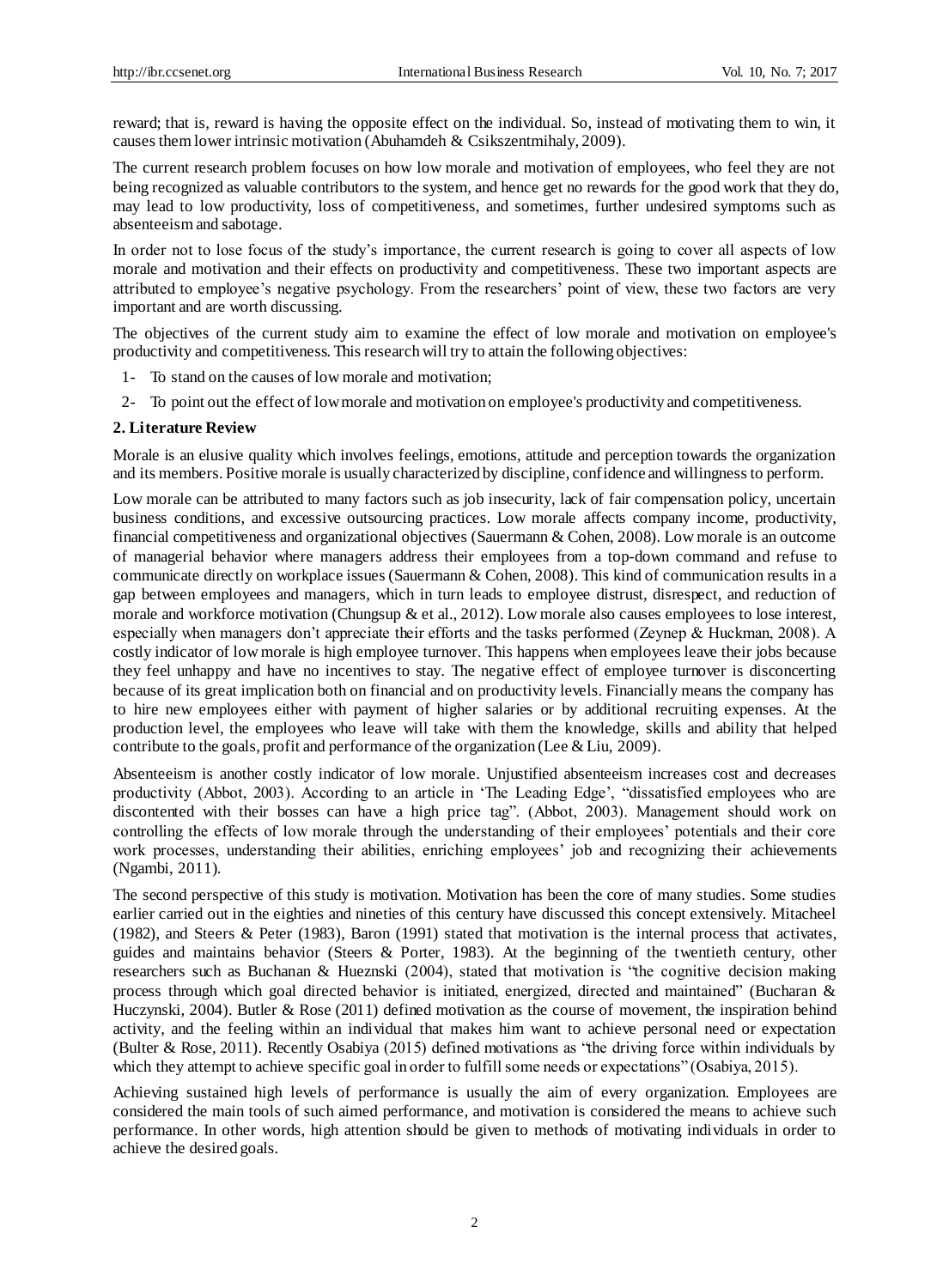The current research study links motivation with productivity. It indicated a positive correlation between motivation and the level of productivity in many organizations. Companies that use motivation to enhance a higher level of productivity are considered world class and compete globally, and this in-turn creates sustained competitiveness (Stephen, 2014). Also, researches indicate that a person who is motivated works hard, sustains a pace of hard work, and has self-directed behavior to achieve the desired goals. On the other hand, low motivation with low productivity is often considered a problem. To fully understand motivation, studies state that, there are two types of motivation: extrinsic and intrinsic. Extrinsic motivation concerns tangible, real rewards that are received by the employees, while intrinsic motivation is built inside the person and is natural to him (Bulter & Rose, 2011). According to the individual's psychology, there is an inherent set of needs through which an individual can be satisfied through rewards for his work performance (Ozturk, 2012).

The other element concerning this study is productivity. Productivity is defined as the effective and efficient utilization of all resources; material, labor, capital, information and time (ILO, 2017)**.** Low productivity is indicated through many signs which include poor quality of domestic outputs, lack of competitiveness of products in international markets, shortages of skills, low production technology, poor industrial relations, and poor human resource management. Research findings indicate that there is a link between motivation and productivity in the industrial sector. When an employee's needs are met, it means that he derives satisfaction from the job and eventually, this creates a motivated employee (Nwasike, 1991). All motivation theories tend to support the idea that a motivated worker willingly uses his ability in a constructive way to accomplish the tasks assigned to him. A motivated employee's work attitude is wholesome and tends toward high performance and productivity (Stephen, 2014).

In General, high motivation and high morale lead to high productivity as it was mentioned in the introduction of this research paper. However, there is not always a positive correlation between them. Close supervision, time studies, and scientific management can be applied in order to reach a high level of productivity, Renis Likert as it was stated earlier, mentioned different combinations of morale and productivity: high morale and low productivity; high morale and high productivity; low morale and high productivity; and low morale and low productivity. Managers have to work for improving the morale of their employees, as high morale makes the work a better working environment, and it helps the organization to attain its goals easily (Likert, 1932)**.**

The final element of the study variables is competitiveness. As earlier stated, motivation and competitiveness go hand in hand together, competition is found in all aspects of life; even among brothers and sisters. Competition has a great impact on the motivation of an individual. Some individuals use competition in a positive way. They use it in order to gain personal growth and to help themselves in reaching their potential goals. Other individuals use competition in a negative way. They use competition selfishly to achieve their goals without considering the consequences on themselves and others (Collier et al., 2010). Individuals who are extremely motivated are also extremely competitive as they know the way and the means to accomplish their goals.

## **3. Method**

The primary data needed for the study objectives were collected through a survey conducted among different Jordanian industrial companies. The total listed industrial companies in Jordan are 64 companies, with a total of 580 employees working at different managerial levels. The research study sample size is 295 employees which were determined using the sample size formula at 95% confidence level, and 4% confidence interval, and a total of 580 employees which constitute the study population.

A questionnaire designed for this purpose was distributed randomly to the working employees taking part in actions and activities that has to do with carrying out businesses in their companies in November 2015, as well as to different managerial levels. The number of valid questionnaires analyzed was 276 out of 295 distributed which constitute 93.5% of total questionnaires distributed. The questionnaire was designed to feature 24 questions, with 9 questions specifically on low morale, 8 questions specifically on low motivation, and finally, 7 questions specifically on productivity and competitiveness. Resolution data were analyzed using the statistical program Smart PLS.

Quantitative data were collected using self-administered questionnaires, in which the employees were asked to state the likelihood (on a 5-point scale: [5] strongly agree; [4] agree; [3] neutral; [2] disagree; [1] strongly disagree).

Other Data was collected from secondary sources. Secondary data is collected from articles published by the well-known periodicals, books, and dissertations.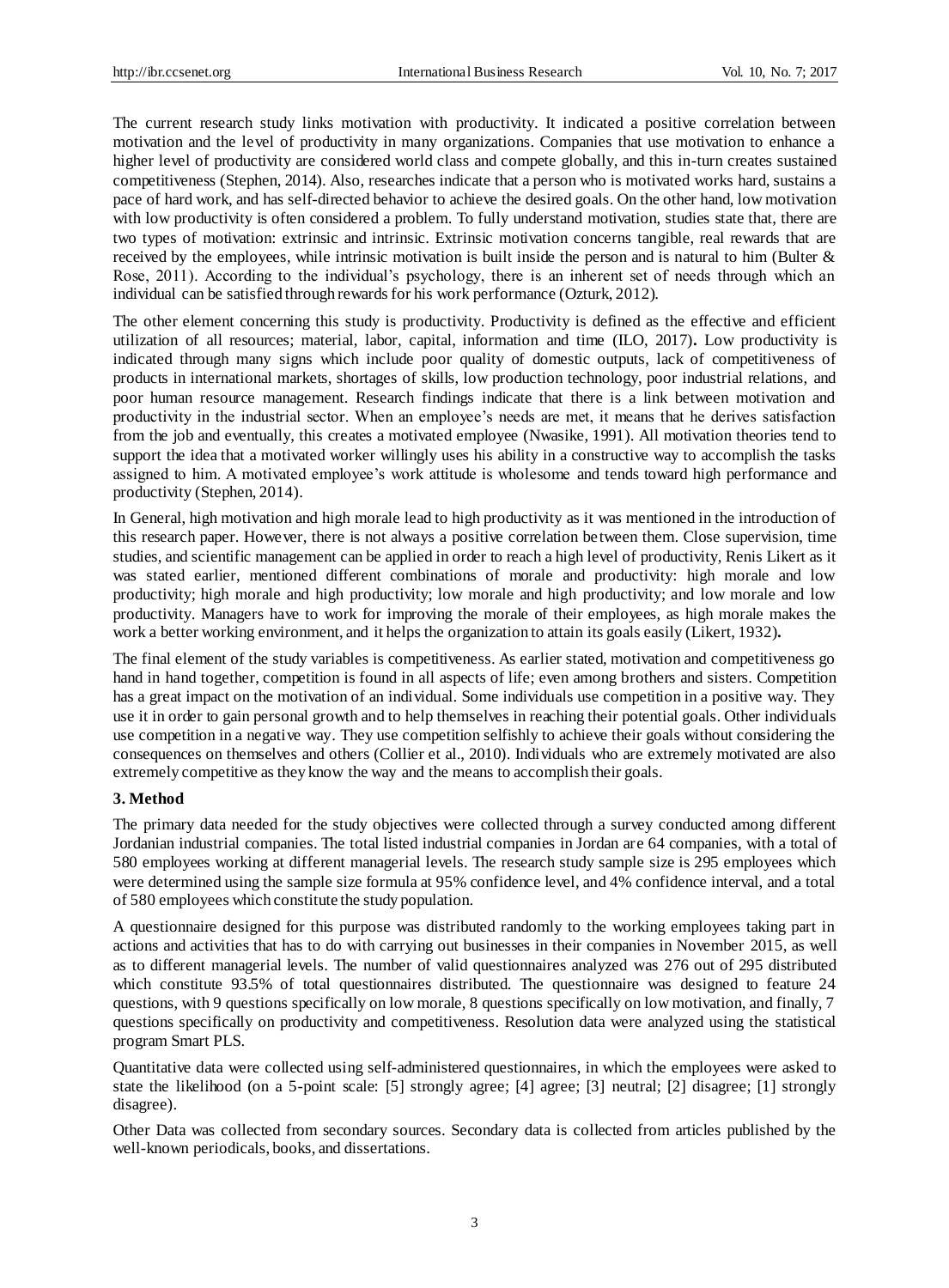# *3.1 Statistical Analysis*

The Statistical Package for Social Sciences- Smart PLS was applied in analyzing the data received; Statistical Analysis tools include the followings:

- 1. Descriptive Statistics, mainly frequencies and percentages, were used to analyze sample characteristics according to job, educational level, professional certificates, and experience.
- 2. Correlation, Inter-correlation, Regression, and Path Coefficient were used to analyze and describe study variables from a statistical point.
- 3. Reliability Test using Cronbach's Alpha was used to test the reliability of the scale.

# *3.2 Research Design*



Figure 1. Research Design

The research design is formed out of three main elements that constitute the research design. The Model in Figuret-1 shows the effect of low morale and low motivation on the Productivity and Competitiveness.

## *3.3 Study Hypothesis*

H1: Low morale has an effect on low motivation.

H2: Low morale has an effect on Productivity and Competitiveness.

H3: Low motivation has an effect on Productivity and Competitiveness.

## *3.4 Data Analysis and Findings*

## 3.4.1 Reliability Test

Cronbach's Alpha was used to test the internal reliability of the measurement instrument. According to Uma, Sekrran a Cronbach's Alpha of 0.60 or higher is considered acceptable (Sekrran, 2003). As shown in Table 1 the Cronbach's Alphas  $(\alpha)$  ranged from 0.692 to 0.916, thus establishing the reliability of the survey questionnaire. It is obvious that all values of alpha are acceptable and relatively high. This indicates that for each measurement of a variable, the items are correlated and hence highly consistent. Table 1 shows the Cronbach's Alpha for each scale:

Table 1. Cronbach's Alpha

|                                           | <b>Cronbach's Alpha</b> |  |
|-------------------------------------------|-------------------------|--|
| <b>Low Morale</b>                         | 0.825959                |  |
| <b>Low Motivation</b>                     | 0.692194                |  |
| <b>Productivity &amp; Competitiveness</b> | 0.916212                |  |
|                                           |                         |  |

3.4.2 Sample Characteristics

74% of the respondents were males and 26% were females; most of them were between the ages of 26 and 45 years. Most respondents had an average experience of more than 5 years. 67% of the respondents were Office Clarks, 19% Deputy Managers, 9% Heads of departments, and, finally, 5% were executive managers. 70% of the respondents had Bachelors' degree, and the remaining 30% had other degrees. Demographic data is shown in Table 2.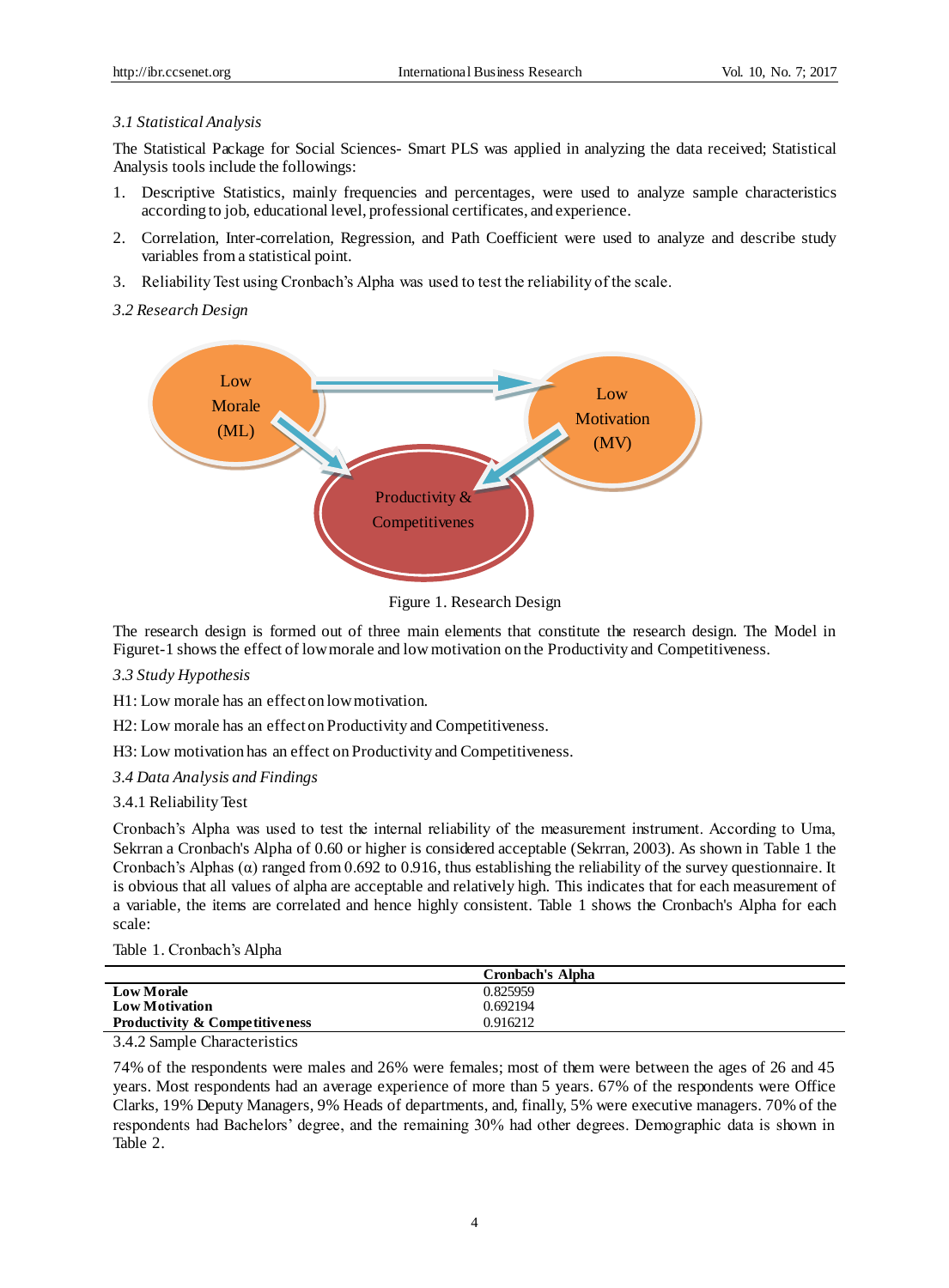| <b>Variable</b>                 | Group                            | <b>Frequencies</b> | $\frac{0}{0}$ |
|---------------------------------|----------------------------------|--------------------|---------------|
| <b>Sex</b>                      | Male                             | 204                | 74            |
|                                 | Female                           | 72                 | 26            |
| Total                           |                                  | 276                | 100%          |
| Age                             | Less than 25 years               | 46                 | 17            |
|                                 | From 26 years -35 years          | 82                 | 30            |
|                                 | More than 36 years—45 years      | 88                 | 32            |
|                                 | More than 46 years               | 60                 | 21            |
| <b>Total</b>                    |                                  | 276                | 100%          |
| <b>Professional Certificate</b> | <b>Bachelors' Degree</b>         | 192                | 70            |
|                                 | Other Degree                     | 84                 | 30            |
| <b>Total</b>                    |                                  | 276                | 100%          |
| <b>Job Title</b>                | Executive                        | 16                 | 5             |
|                                 | Head of Department               | 24                 | 9             |
|                                 | Deputy Manager                   | 52                 | 19            |
|                                 | Office Clark                     | 184                | 67            |
| <b>Total</b>                    |                                  | 276                | 100%          |
| <b>Experiences</b>              | Less than 5 years                | 28                 | 9             |
|                                 | From 6 years $-10$ years         | 112                | 41            |
|                                 | More than $11$ years $-15$ years | 90                 | 33            |
|                                 | More than 16 years               | 46                 | 17            |
| <b>Total</b>                    |                                  | 276                | 100%          |

#### Table 2. Demographics Data for the Research Study

# 3.4.3 Smart PLS Results

The structural model results are shown in Exhibit 2. Examining the path coefficients, the numbers in Table 3 enable us to determine that Low Morale has the strongest effect on Low Motivation (0.985), followed by Low Morale on Productivity and Competitiveness (0.354). The effect between Low motivation and Productivity and Competitiveness was (0.630). The results further show that the relationship between the three variables is statistically significant. Based on their path coefficient scores, it would appear that the influence of Low Morale and Low Motivation on Productivity and Competitiveness is significant. However, it seems very unlikely that the hypothesized path relationship between Low Motivation and Productivity and Competitiveness which is (0.354) is relatively weak compared to path relationship between Low Morale and Low Motivation (0.985), and Low Morale on Productivity and Competitiveness (0.630) but still significant. This is as the findings of Smart PLS rule explains that the path Coefficient is significant if it is above 0.015.

Table 3. Path coefficient

| Path coefficient                          | <b>Low Morale</b> | <b>Low Motivation</b> | <b>Productivity &amp; Sustainability</b> |
|-------------------------------------------|-------------------|-----------------------|------------------------------------------|
| <b>Low Morale</b>                         |                   | 0.985097              | 0.354857                                 |
| <b>Low Motivation</b>                     |                   |                       | 0.630448                                 |
| <b>Productivity &amp; Competitiveness</b> |                   |                       |                                          |

The table above (please confirm this) shows the outcomes of R Square which represents the proportion of variation in the responses that is explained by the original model using predictor values from the test data. Moreover, the three constructs explain between 57% to 66% percent of the variance of the endogenous latent construct Low motivation  $(R<sup>2</sup>=0.570)$ , and endogenous latent construct Productivity and Competitiveness  $(R<sup>2</sup>=0.664)$ . According to R square results, it is considered moderate. Table 4 illustrates the R-square results

Table 4. R square

|                                           | <b>R</b> Square |
|-------------------------------------------|-----------------|
| <b>Low Morale</b>                         |                 |
| <b>Low Motivation</b>                     | 0.570416        |
| <b>Productivity &amp; Competitiveness</b> | 0.664157        |

The convergent validity assessment is associated with the Average Variance Estimated (AVE) value. The evaluation of validity criterion in table 5 illustrates that the AVE values of Low Morale (0.531), Low Motivation (0.508), and Productivity and Competitiveness (0.701) are all above the cutoff point of 0.50. Therefore, all reflective constructs demonstrate high levels of convergent validity (Fornell & Larcker, 1981). Figure 2 illustrates THE Smart PLS results as a whole.

### Table 5. AVE

|                                         | <b>AVE</b> |
|-----------------------------------------|------------|
| <b>Low Morale</b>                       | 0.531549   |
| <b>Low Motivation</b>                   | 0.508221   |
| <b>Productivity and Competitiveness</b> | 0.701575   |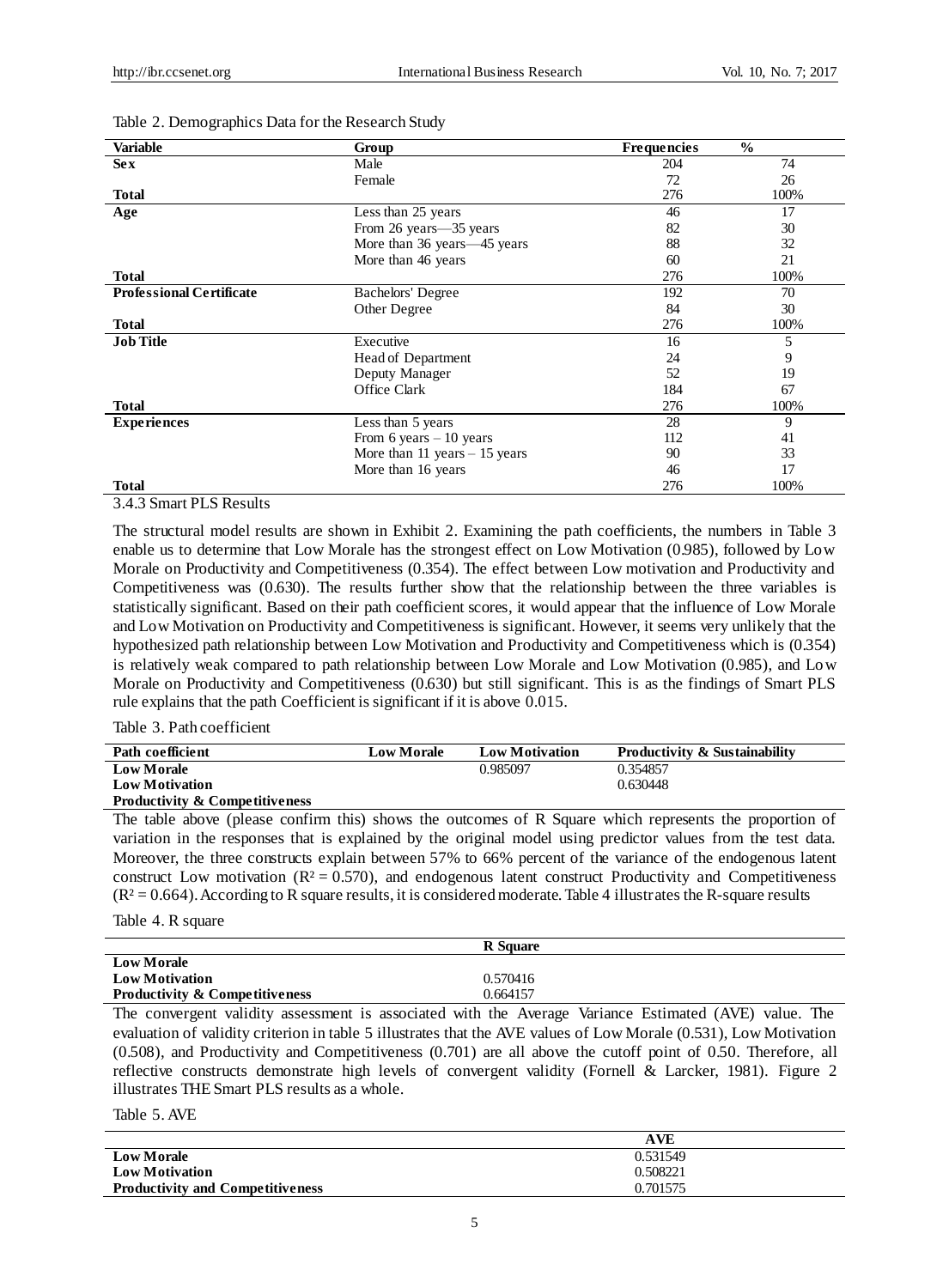

Figure 2. Model Results

#### **4. Conclusions & Recommendations**

#### *4.1 Conclusions*

The results show that the relationship between the three variables is statistically significant. Based on their path coefficient scores, it would appear that the influence of Low Morale and Low Motivation on Productivity and Competitiveness is significant, so the research hypothesis stating that Low Morale and Low Motivation affects Productivity and Competitiveness and makes on limiting its consequences.

The Real cause behind low employee morale can include uncertain business conditions, limited upward rewards, job security issues, lack of fair compensation policy, and excessive outsourcing policy.

#### *4.2 Recommendations*

- Management should ensure a positive work environment which encourages confidence, discipline, and willingness to perform the job in the best possible manner.
- Management should also work on strong and sustained compensation policies that bridge the gap between the payrolls of the employees.
- Management should work on increasing productivity by increasing employees' satisfaction through re-engineering systems and processes, providing education and training.
- Encouraging practices that focus on learning of personal development competitive attitudes.

#### **References**

- Abbot, J. (2003). Does Employee Satisfaction Matter? A Study to Determine Whether Low Employee Morale Affects Customer Satisfaction and Profits in the Business to Business Sector. *Journal of Communication Management, 7*(4), 333-339. https://doi.org/10.1108/13632540310807467
- Abuhamdeh, S., & Csikszentmihalyi, M. (2009). Intrinsic and Extrinsic Motivation Orientation in the Competitive Context: An Examination of Person-Situation Interactions. *Journal of Personality, 77*(5). https://doi.org/10.1111/j.1467-6494.2009.00594.x
- Bucharan, D., & Huczynski, A. (2004). Organization Behavior: An Introductory Text 5th ed., Harlow: FT/Prentice Hall.
- Bulter, M., & Rose, E. (2011). Introduction to Organizational Behavior,  $1^{st}$  Ed. London IPD.
- Chungsup, L., Jarrod, S., Robin, H., & Laura, L. P. (2012). Staff Morale & Burnout: Prevention and Possible Solutions. The Office of Recreation & Park Resources, University of Illinois: Department of Recreation, Sport & Tourism.